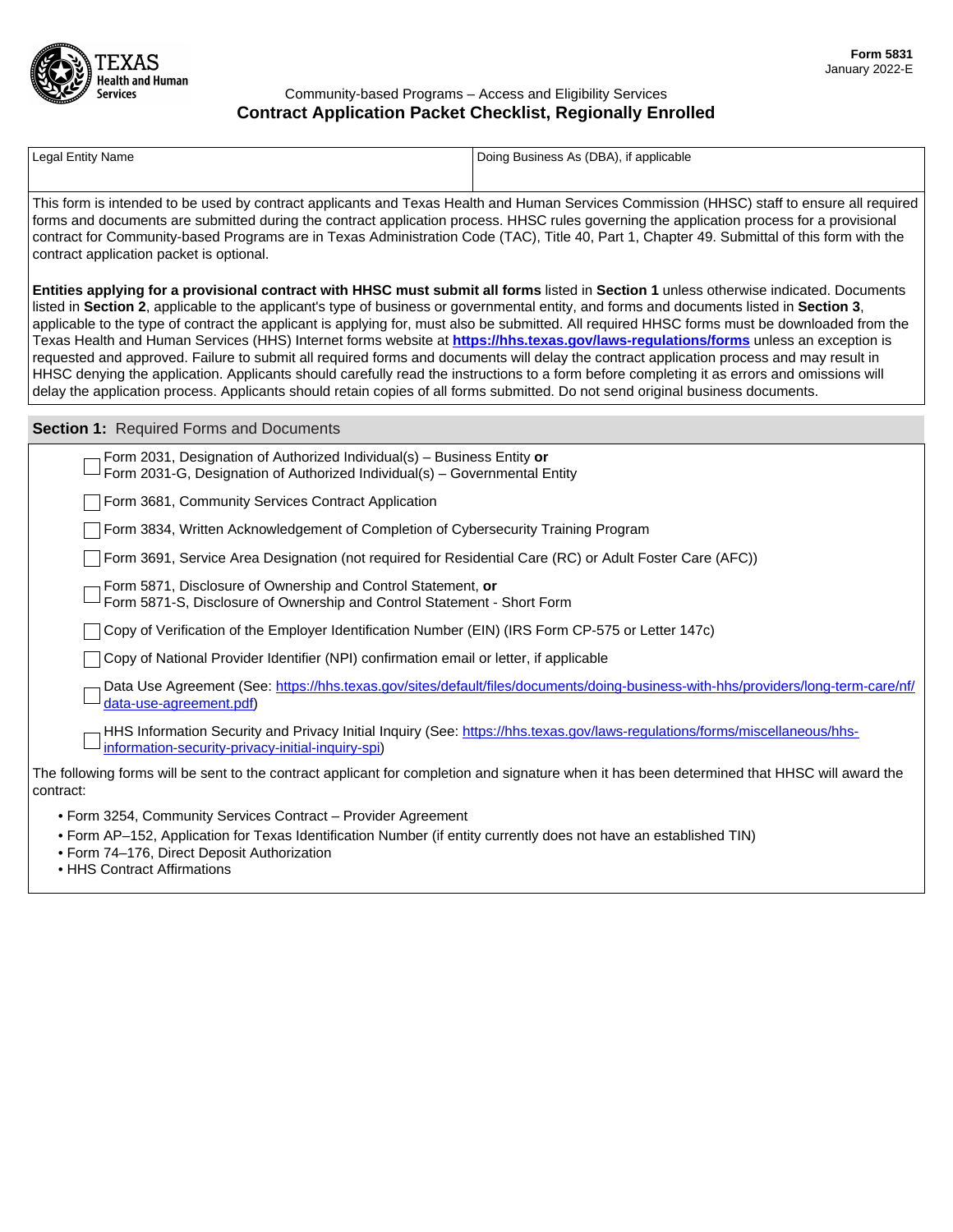| Section 2: Required Business Documents by Type of Legal Entity                                                                                              |
|-------------------------------------------------------------------------------------------------------------------------------------------------------------|
| <b>Sole Proprietorship</b>                                                                                                                                  |
| Copy of owner's Social Security Card                                                                                                                        |
| Copy of owner's Driver License, State-Issued Identification, or U.S. Passport                                                                               |
| Certificate of Assumed Business Name as filed with County                                                                                                   |
| <b>Limited Partnership</b>                                                                                                                                  |
| Certificate of Formation as filed with Secretary of State                                                                                                   |
| Limited Partnership Agreement                                                                                                                               |
| Any Certificates of Amendments to original filing (if applicable)                                                                                           |
| Certificate of Registration (if not formed in Texas, authority to transact business in Texas) as filed with Secretary of State                              |
| Certificate of Assumed Business Name as filed with Secretary of State                                                                                       |
| Copy of each partner's Driver License, State-Issued Identification, or U.S. Passport                                                                        |
| Copy of each partner's Social Security Card                                                                                                                 |
| <b>Corporation</b> (Check one: For Profit<br>  Nonprofit)                                                                                                   |
| Certificate of Formation as filed with Secretary of State                                                                                                   |
| Articles of Incorporation                                                                                                                                   |
| By-Laws (if applicable)                                                                                                                                     |
| Certificate of Registration (if not formed in Texas, authority to transact business in Texas) as filed with Secretary of State                              |
| Any Certificates of Amendments to original filing (if applicable)                                                                                           |
| Certificate of Assumed Business Name as filed with Secretary of State                                                                                       |
| <b>General Partnership</b>                                                                                                                                  |
| General Partnership Agreement                                                                                                                               |
| Any Amendments to General Partnership Agreement (if applicable)                                                                                             |
| Copy of each partner's Social Security Card                                                                                                                 |
| Copy of each partner's Driver License, State-Issued Identification, or U.S. Passport                                                                        |
| Certificate of Assumed Business Name as filed with Secretary of State                                                                                       |
| <b>Limited Liability Company</b>                                                                                                                            |
| Certificate of Formation as filed with Secretary of State                                                                                                   |
| Articles of Organization                                                                                                                                    |
| Any Certificates of Amendments to original filing (if applicable)                                                                                           |
| Certificate of Registration (if not formed in Texas, authority to transact business in Texas) as filed with Secretary of State                              |
| Certificate of Assumed Business Name as filed with Secretary of State                                                                                       |
| <b>Governmental Entity</b>                                                                                                                                  |
| Certificate of Registration (if not formed in Texas, authority to transact business in Texas) as filed with Secretary of State (if required<br>to register) |
| Certificate of Assumed Business Name as filed with Secretary of State                                                                                       |
| Copy of each Commissioner's (or equivalent) Social Security Card                                                                                            |

Copy of each Commissioner's (or equivalent) Driver License, State-Issued Identification, or U.S. Passport